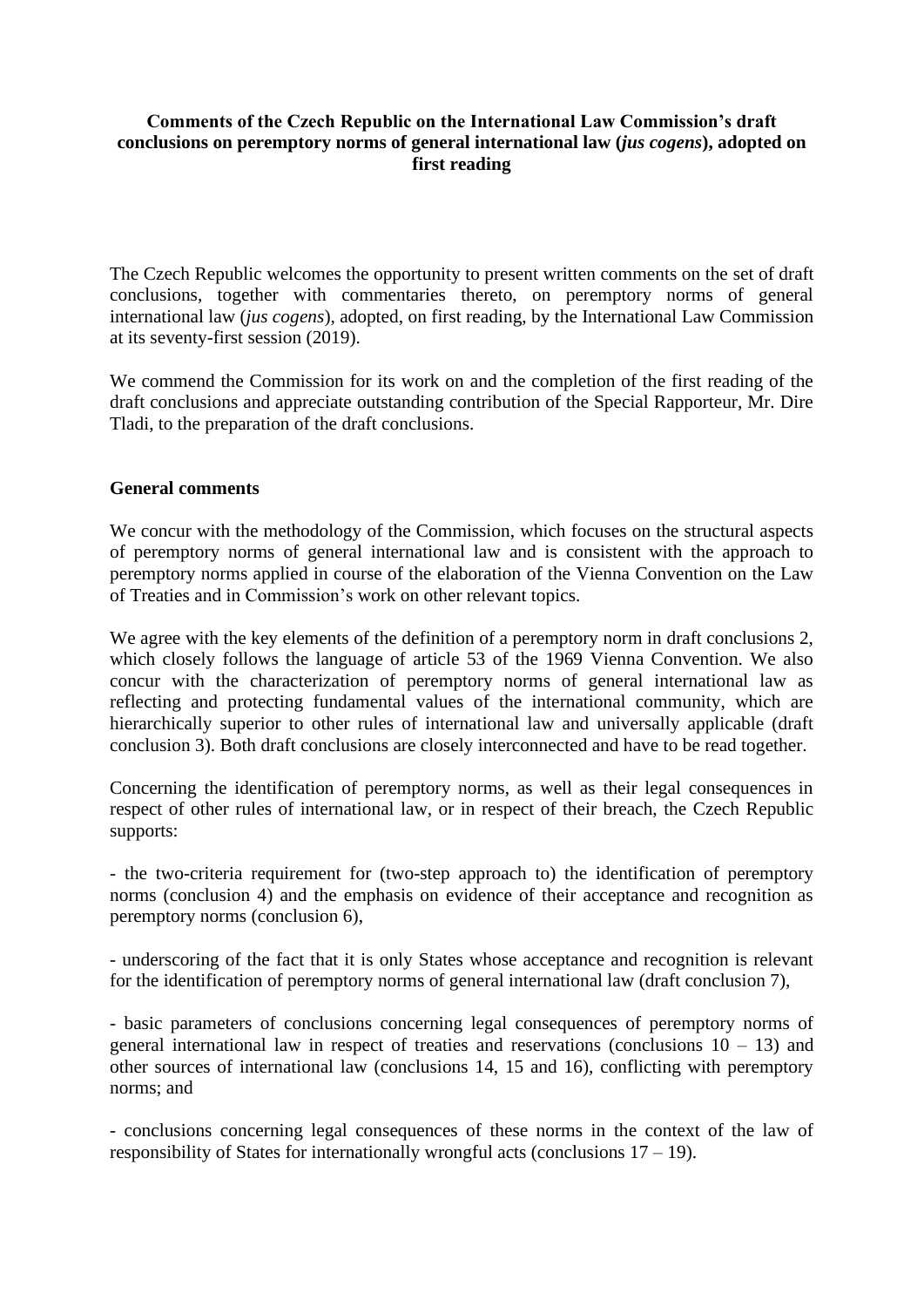### **Specific comments**

With regard to some draft conclusions we have the following questions or specific comments:

## **Conclusion 5 - Bases for peremptory norms of general international law (***jus cogens***)**

We note the commentary of the Commission according to which the words "basis" and "bases" used in the conclusion are to be understood flexibly and broadly. Nevertheless, we are of the opinion that the Commission could further clarify different character of the bases, which "may give rise to the emergence of peremptory norms of general international law". In our view, the customary international law norms are the primary means of formation of *jus cogens* norms, since its "general binding character makes them the most appropriate vehicle for peremptory norms".<sup>1</sup> The treaty provisions may serve as basis for peremptory norms only when and to the extent that they reflect peremptory norms of general (customary) international law, as explained in paragraph 9 of the commentary to conclusion 5, as well as in conclusion 11 of the Commission's Conclusions on identification of customary international law of 2018.

The Commission notes in its commentary that there is little practice in support of general principles of law as a basis for peremptory norms of general international law. The general principles of law are derived from national legal systems and are usually only viewed as a means to fill the gaps in the application of treaties and customary international law. We would appreciate more in-depth analysis of this problem by the Commission.

## **Conclusion 9 - Subsidiary means for the determination of the peremptory character of norms of general international law**

As regards paragraph 2 of this draft conclusion, the Commission should explain why the "works of expert bodies established by States or international organizations" are specifically mentioned and highlighted in this provision. In its Conclusions on identification of customary international law (2018), the Commission mentioned the "output of international bodies engaged in the codification and development of international law" only in its commentary to the general term of "the teachings of the most highly qualified publicists", without specifically including the "output" in the text of the conclusion itself.

#### **Conclusion 14 - Rules of customary international law conflicting with a peremptory norm of general international law (***jus cogens***)**

First sentence of paragraph 1 envisages a situation, which is quite difficult to imagine in practice. It presupposes that, in parallel with an existing peremptory norm of general international law (accepted and recognized by the international community of States as a whole), an antithetical process could take place giving rise to a conflicting norm of the general international law conditioned by existence of *"usus longaevus"* and *"opinio iuris".* 

<sup>&</sup>lt;sup>1</sup> Mark E. Villiger, Commentary on the 1969 Vienna Convention on the Law of Treaties, Martinus Nijhoff Publishers, p. 670.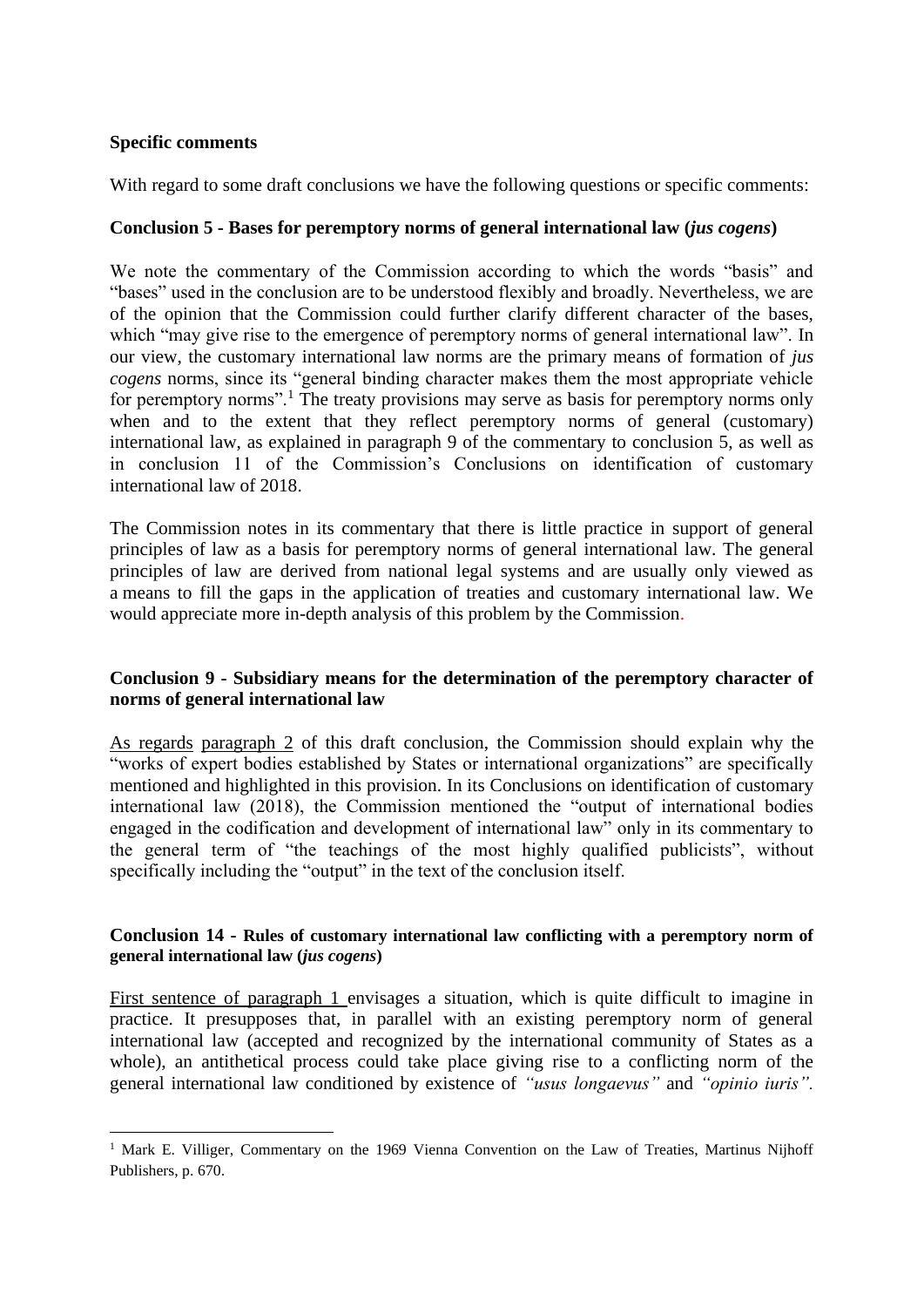These two situations seem to be mutually exclusive and accordingly the hypothesis of paragraph 1 appears rather theoretical.

With respect to paragraph 2, we would appreciate it if the Commission could clarify, in the commentary, how the principle of separability, applicable in the context of the law of treaties (as reflected in conclusion 11, paragraph 2), is transposed and applied with respect to rules of customary international law. In the case of treaties, the principle of separability concerns the treaty (containing number of rules, norms or obligations) as a whole and is based on the presumption of the termination of the whole treaty, unless certain conditions of the separability are met. In the case of a rule of customary international law, the separability is applied with respect to a "rule" and without any specification of the conditions for such separability.

## **Conclusion 15 - Obligations created by unilateral acts of States conflicting with a peremptory norm of general international law (***jus cogens***)**

As regards paragraph 2 of this draft conclusion, see commentary to draft conclusion 14, paragraph 2, *mutatis mutandis* (the application of the principle of separability with respect to an obligation created by unilateral acts of States).

# **Conclusion 16 - Obligations created by resolutions, decisions or other acts of international organizations conflicting with a peremptory norm of general international law (***jus cogens***)**

See commentary to draft conclusion 14, paragraph 2, *mutatis mutandis* (the application of the principle of separability with respect to an obligation created by resolutions, decisions or other acts of international organizations).

#### **Conclusion 21 - Procedural requirements**

According to the commentary to the draft conclusion, suggested procedural requirements apply to treaties as well as to other international obligations deriving from other sources of international law. While the law of treaties contains detailed substantive and procedural rules on the invalidity and termination of treaties, other sources of international law lack such rules. It is not clear which cases of application of *jus cogens* norms in respect of other rules of international law (customary international law, unilateral acts of states, decisions and other acts of international organisations) would trigger the application of the procedure envisaged in draft conclusion 21. For example, would the application of a peremptory norm of general international law in the proceeding before national court, invalidating (according to the decision of the court in question) a rule of "ordinary" customary international law, call for the application of the procedure under conclusion 21? Furthermore, what should be the criteria for the determination of the "States concerned" which are to be notified of the claim concerning the application of a peremptory norm of general international law in respect of "other sources of international law"? (In case of treaties, the party invoking relevant claim under article 65 of the Vienna Convention on the Law of Treaties notifies all other parties of the treaty.) Further clarification of these issues seems necessary.